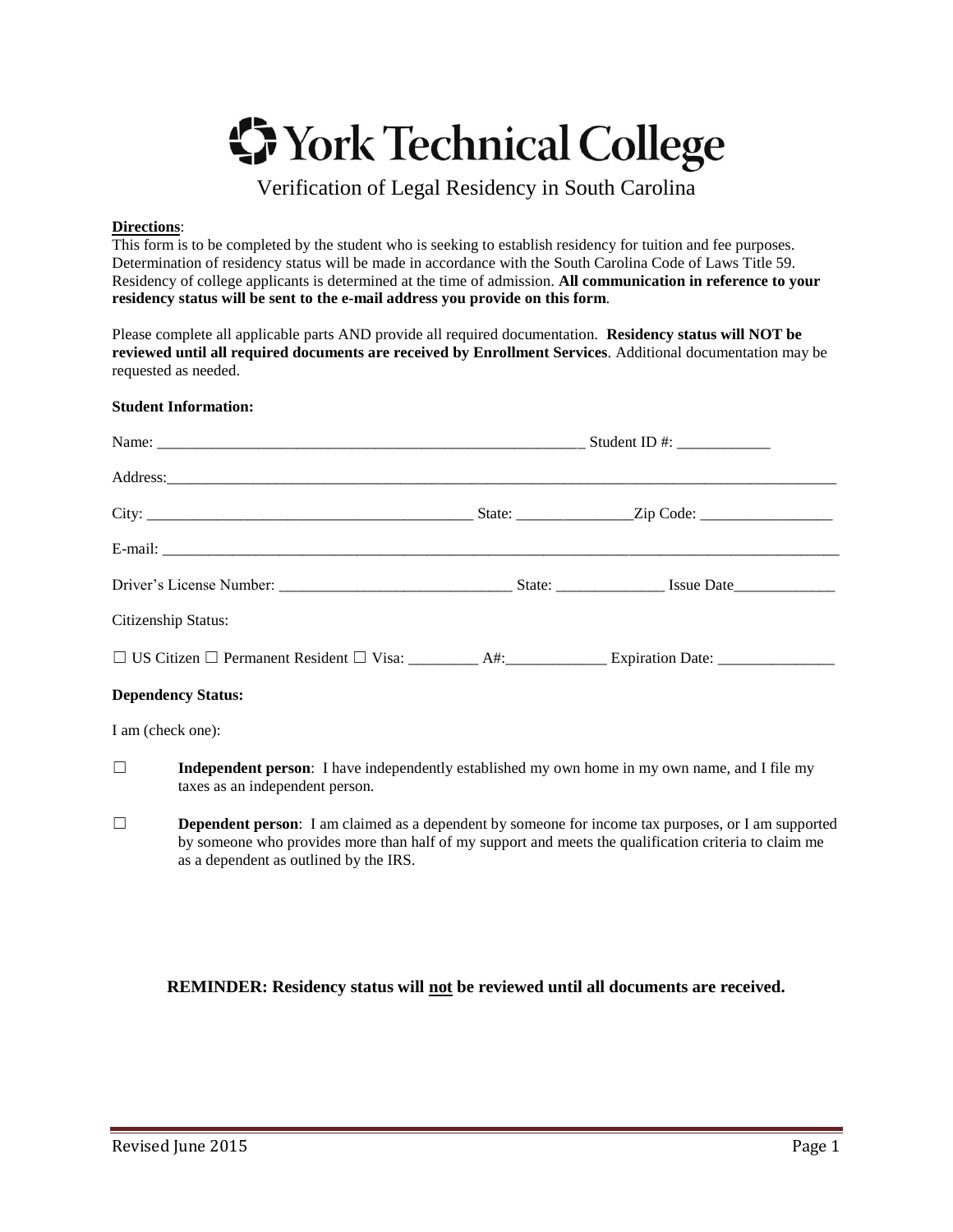## **INDEPENDENT STUDENTS MUST COMPLETE THIS SECTION**:

I am requesting a change in residency status on the basis that I am an independent person and meet the following criteria (Select the criteria that applies to you):

 $\Box$  I physically reside and have established a permanent home in South Carolina for at least 12 months immediately preceding the term for which I am requesting in-state status.

#### **Documentation needed**:

- Proof of permanent domicile in South Carolina, such as a copy of all leases during the 12 months preceding the term of application or a settlement statement as proof of purchase for your current residence
- SC Driver's License (Failure to obtain a SC Driver's License within 90 days of establishment of intent to become a SC resident will delay the beginning date of residency eligibility)
- SC Vehicle Registration Cards for all vehicles in your name (Failure to obtain the SC Vehicle Registration within 45 days of the establishment of intent to become a SC resident will delay the beginning date of residency eligibility)
- *Additional documentation may be requested.*

 $\Box$  I am employed full-time in the State of South Carolina, but I have lived in SC less than 12 months.

#### **Documentation needed**:

- Statement of full-time employment in South Carolina. This statement must be on company letterhead, signed and include the student's name, the employer's address, and full-time employment status
- Proof of permanent domicile in South Carolina, such as a copy of all leases during the 12 months preceding the term of application or a settlement statement as proof of purchase for your current residence
- SC Driver's License (Failure to obtain a SC Driver's License within 90 days of establishment of intent to become a SC resident will delay the beginning date of residency eligibility)
- SC Vehicle Registration Cards for all vehicles in your name (Failure to obtain the SC Vehicle Registration within 45 days of the establishment of intent to become a SC resident will delay the beginning date of residency eligibility)
- *Additional documentation may be requested.*

 $\Box$  I have retired to South Carolina, and I have lived in SC less than 12 months.

#### **Documentation needed**:

- Retirement documentation showing SC address
- Proof of permanent domicile in South Carolina, such as copies of all leases during the 12 months preceding the term of application or a settlement statement as proof of purchase for your current residence
- SC Driver's License (Failure to obtain a SC Driver's License within 90 days of establishment of intent to become a SC resident will delay the beginning date of residency eligibility)
- SC Vehicle Registration Cards for all vehicles in your name (Failure to obtain the SC Vehicle Registration within 45 days of the establishment of intent to become a SC resident will delay the beginning date of residency eligibility)
- *Additional documentation may be requested.*

□ I am on active duty stationed in South Carolina.

#### **Documentation needed**:

• Copy of current military orders

□ I am a full-time faculty or administrative employee of a SC supported college or university.

## **Documentation needed**:

 Statement of full-time employment. This statement must be on company letterhead, signed and include verification of full-time employment and the length of employment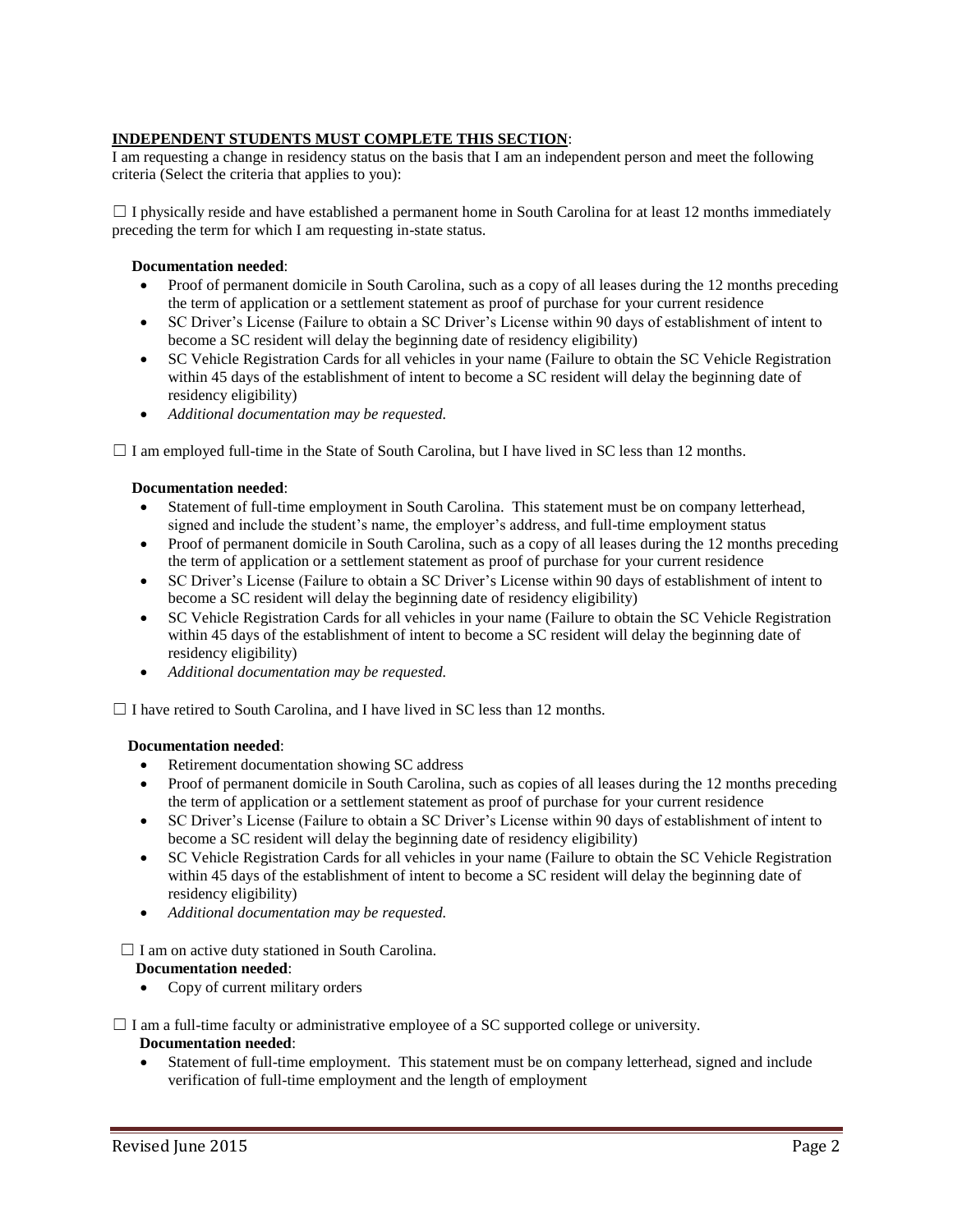# **DEPENDENT STUDENTS MUST COMPLETE THIS SECTION:**

I am requesting a change in residency status on the basis that I am a dependent person and meet the following criteria (Select the criteria that applies to you). Documentation requested must be provided from you and the person of whom you are a dependent:

 $\Box$  The person of whom you are a dependent physically resided and have established a permanent home in South Carolina for at least 12 months immediately preceding the term for which I am requesting in-state status.

#### **Documentation needed**:

- Copy of the most recent tax year showing you were claimed as a dependent
- Proof of permanent domicile in South Carolina, such as a copy of all leases during the 12 months preceding the term of application or a settlement statement as proof of purchase for your current residence
- Copy of SC Driver's License of the person(s) who claims you as a dependent (Failure to obtain a SC Driver's License within 90 days of establishment of intent to become a SC resident will delay the beginning date of residency eligibility)
- Copy of SC Vehicle Registration Cards for all vehicles of the person(s) who claims you as a dependent. (Failure to obtain the SC Vehicle Registration within 45 days of the establishment of intent to become a SC resident will delay the beginning date of residency eligibility)
- *Additional documentation may be requested.*

 $\Box$  The person of whom you are a dependent is employed full-time in the State of South Carolina but has lived in the state for less than 12 months.

#### **Documentation needed**:

- Copy of the most recent tax year showing you were claimed as a dependent
- Statement of full-time employment in South Carolina. This statement must be on company letterhead, signed and include the student's name the employer's address, and full-time employment status
- Proof of permanent domicile in South Carolina, such a copy of all leases during the 12 months preceding the term of application or a settlement statement as proof of purchase for your current residence
- Copy of SC Driver's License of the person(s) who claims you as a dependent (Failure to obtain a SC Driver's License within 90 days of establishment of intent to become a SC resident will delay the beginning date of residency eligibility)
- Copy of SC Vehicle Registration Cards for all vehicles of the person(s) who claims you as a dependent. (Failure to obtain the SC Vehicle Registration within 45 days of the establishment of intent to become a SC resident will delay the beginning date of residency eligibility)
- *Additional documentation may be requested.*

 $\Box$  The person of whom you are a dependent has retired to South Carolina but has lived in SC less than 12 months.

#### **Documentation needed**:

- Copy of the most recent tax year showing you were claimed as a dependent
- Retirement documentation showing SC address
- Proof of permanent domicile in South Caroline, such as copies of all leases during the 12 months preceding the term of application or a settlement statement as proof of purchase for your current residence
- Copy of SC Driver's License of the person(s) who claims you as a dependent (Failure to obtain a SC Driver's License within 90 days of establishment of intent to become a SC resident will delay the beginning date of residency eligibility)
- Copy of SC Vehicle Registration Cards for all vehicles of the person(s) who claims you as a dependent. (Failure to obtain the SC Vehicle Registration within 45 days of the establishment of intent to become a SC resident will delay the beginning date of residency eligibility)
- *Additional documentation may be requested.*